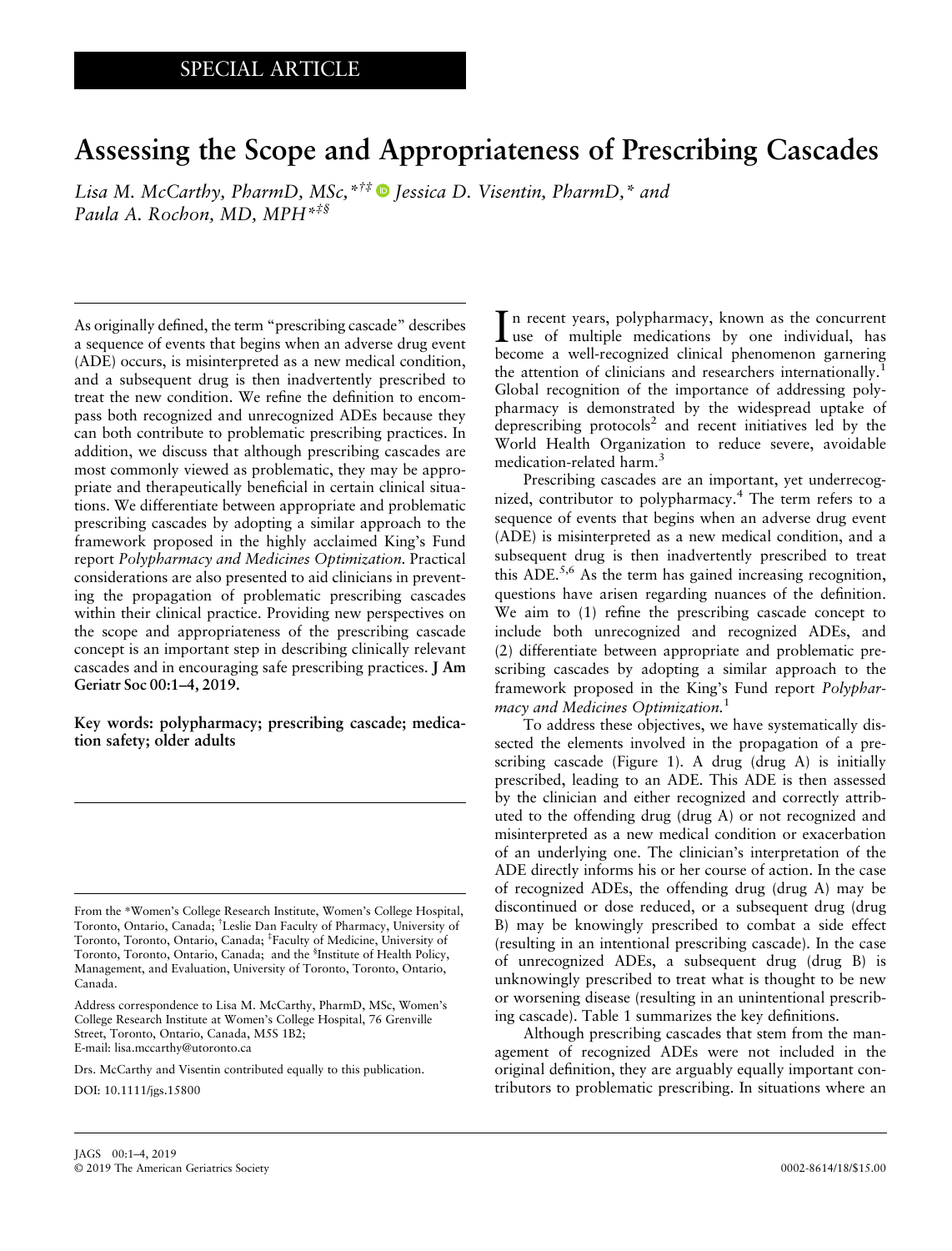

Figure 1. Propagation of appropriate and problematic prescribing cascades. <sup>1</sup>ADE, adverse drug event. <sup>2</sup>Drug B could belong to a variety of different drug classes depending on how the presenting signs or symptoms of an unrecognized ADE are interpreted (ie, new disease vs exacerbation of an underlying condition). For example, a patient with dementia and benign prostatic hyperplasia (BPH) is prescribed a cholinesterase inhibitor (ChEI). The ChEI causes urinary frequency; however, the prescriber does not recognize it as an ADE. If the prescriber interprets urinary frequency as a new medical condition, an anticholinergic medication may be initiated for presumed overactive bladder. However, if the prescriber interprets these symptoms as an exacerbation of the patient's preexisting BPH, an α-blocker may instead be added to the patient's medication regimen.

ADE is recognized, there is an added layer of complexity. Once the ADE has been identified, clinicians are then required to assess the appropriateness of each therapy before deciding whether the benefits of propagating a prescribing cascade outweigh the risks. Cursory risk-benefit assessments and inadequate documentation can promote problematic prescribing cascades.

To date, multiple reports of prescribing cascades have been published. Although these reports effectively highlight the harmful consequences of prescribing cascades, it is important to acknowledge that appropriate and therapeutically beneficial prescribing cascades also exist. This approach mirrors the framework proposed by the King's Fund report.<sup>1</sup> The 2013 report differentiates "appropriate polypharmacy" from "problematic polypharmacy" to dispel the common misconception that patient harm always ensues. The authors argue that the use of multiple medications can be beneficial in individuals with multimorbidity when medications have been optimized according to the best available evidence. Similarly, prescribing cascades can be either "appropriate" or "problematic" depending on the circumstances at hand.

This situation is illustrated in the following clinical vignette. A man in his 70s was diagnosed with early-stage

Alzheimer's disease and subsequently started on a cholinesterase inhibitor (ChEI). The patient had been tolerating ChEI therapy quite well; however, as the dose was titrated upward, he began to experience increased urinary frequency and urgency. The patient also reported several recent episodes of urinary incontinence. In this case, the clinicians recognized that the ChEI was likely a contributor to the urinary incontinence. Both the patient and his family were advised of the potential ADE and offered several management options including discontinuing or reducing the dose of the ChEI. However, the patient and his family were reluctant to alter the ChEI because they felt there had been some appreciable benefits in cognition and functional status. Nonpharmacologic strategies were initially implemented to try and combat his urinary symptoms; however, these interventions were largely ineffective. Given the patient's goals of care, he was started on a course of mirabegron because the benefits were considered to outweigh the risks at that point in time.

This case emphasizes that there is no one-size-fits-all approach to assessing the appropriateness of a prescribing cascade. Several overarching principles, discussed in detail elsewhere, $6,7$  are available to guide the assessment of appropriateness. In essence, these principles suggest that thorough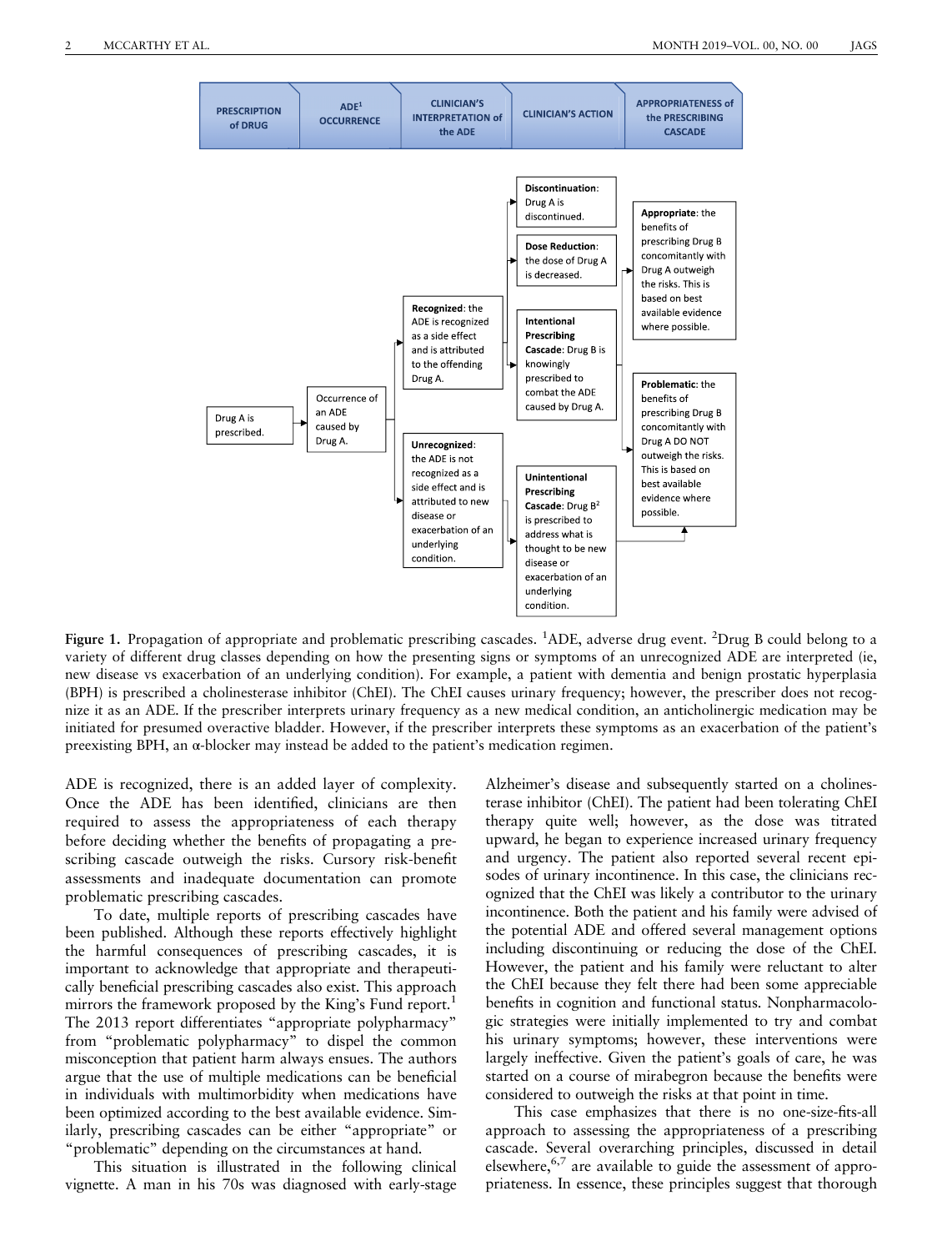## Table 1. Key definitions

| Term                                              | Definition                                                                                                                                                                                                                                                                                                      |
|---------------------------------------------------|-----------------------------------------------------------------------------------------------------------------------------------------------------------------------------------------------------------------------------------------------------------------------------------------------------------------|
| Intentional prescribing<br>cascade                | A sequence of events that begins when an ADE occurs, is recognized and attributed to the offending<br>drug, and a subsequent drug is then intentionally prescribed to combat the ADE.                                                                                                                           |
| Unintentional prescribing<br>cascade <sup>1</sup> | A sequence of events that begins when an ADE occurs and is unrecognized as related to the offending<br>drug. Instead the sign or symptom is misinterpreted as a new medical condition (or exacerbation of an<br>underlying one), and a subsequent drug is then inadvertently prescribed to treat the condition. |
| Appropriate polypharmacy                          | The concurrent use of multiple medications by one individual, when medication use has been optimized<br>and when the medications are prescribed according to best evidence.                                                                                                                                     |
| Problematic polypharmacy                          | The concurrent use of multiple medications by one individual, when medications are prescribed<br>inappropriately or when the intended benefit of the medication is not realized.                                                                                                                                |
| Appropriate prescribing<br>cascade                | The benefits of propagating a prescribing cascade outweigh the risks. This is based on best available<br>evidence where possible. Appropriate prescribing cascades are always intentional (see above definition).                                                                                               |
| Problematic prescribing<br>cascade                | The benefits of propagating a prescribing cascade do not outweigh the risks. This is based on best<br>available evidence where possible. Problematic prescribing cascades may be intentional or unintentional<br>(see above definition).                                                                        |

<sup>1</sup>Consistent with the original prescribing cascade definition.

Abbreviation: ADE, adverse drug event.

examination of the risks and benefits of each medication involved in the cascade be completed before the patient's receipt of a subsequent drug. Even with this guidance, interpretations of prescribing cascades remain variable and depend on the clinical context. This is an important consideration when interpreting data from healthcare administrative repositories. Although population-level research is helpful in estimating the magnitude of a prescribing cascade, it can also obscure patient-specific circumstances and individual clinicians' thoughtful considerations. These thoughtful considerations do not always guarantee avoidance of harm to the patient, but in many circumstances they can differentiate an appropriate cascade from a problematic one.

As in the scenario just described, the use of an additional medication to combat ChEI-induced urinary incontinence is habitually discouraged. However, given the patient's goals of care and his promising response to the ChEI, the initiation of mirabegron was considered appropriate by the patient, his family, and all clinicians involved in his care. An anticholinergic medication was purposefully not prescribed to treat the urinary incontinence in this scenario, so as to avoid prescribing two medications with opposing mechanisms of action. In this case, the decision to propagate a prescribing cascade importantly focused on quality-of-life outcomes that were central to the patient's desires and consistent with his goals of care.

| Category                                                     | Considerations                                                                                                                                                                                                                                                                                                                                                                                                                                                                                                                                                                                                                                                                                                                                                                                                                                                                                                                                    |
|--------------------------------------------------------------|---------------------------------------------------------------------------------------------------------------------------------------------------------------------------------------------------------------------------------------------------------------------------------------------------------------------------------------------------------------------------------------------------------------------------------------------------------------------------------------------------------------------------------------------------------------------------------------------------------------------------------------------------------------------------------------------------------------------------------------------------------------------------------------------------------------------------------------------------------------------------------------------------------------------------------------------------|
| Management of the adverse drug event<br>(ADE)                | • Have the options of discontinuing, dose-reducing or switching the inciting drug (drug<br>A) been thoroughly explored? Have nonpharmacologic strategies to address the<br>ADE been reviewed?<br>Consider documenting why these approaches are not viable options given the<br>$\circ$<br>patient's current clinical situation.                                                                                                                                                                                                                                                                                                                                                                                                                                                                                                                                                                                                                   |
| Appropriateness of the intentional<br>prescribing cascade    | • Have the risks and benefits of adding a subsequent drug (drug B) to combat the<br>ADE been assessed and reviewed with the patient? The risks associated with<br>prescribing cascades are more often indolent and progressive, rather than imminent,<br>observable consequences. Has the patient been informed of the potential long-term<br>risks?<br>• Does initiation of an intentional prescribing cascade align with the patient's goals of<br>care? Is the intent of the prescribing cascade to improve quality of life or an outcome<br>that is of importance to the patient? How does the patient feel about adding an<br>additional medication to their existing regimen?                                                                                                                                                                                                                                                               |
| Ongoing assessment of the intentional<br>prescribing cascade | • Is improvement in the ADE objectively measurable? If not, can the patient quantify<br>their experience with the ADE (ie, rating on a scale of 0-10) or describe its impact on<br>their function?<br>$\circ$ Oftentimes assessment of benefit of the drug (drug B) is lost in translation<br>between initial follow-up and ongoing assessment several weeks or months later.<br>Documenting objective findings or concrete elements of the patient report can<br>help determine if the intentional prescribing cascade is still appropriate.<br>• Has the patient been informed that periodic follow-up will be required to assess the<br>ongoing appropriateness of the subsequent drug (drug B)? Is the patient willing and<br>able to attend follow-up appointments?<br>$\circ$ When the subsequent drug (drug B) is initially prescribed, a follow-up visit should<br>be booked with the patient to reassess appropriateness of the cascade. |

#### Table 2. Key considerations for clinicians in preventing problematic prescribing cascades